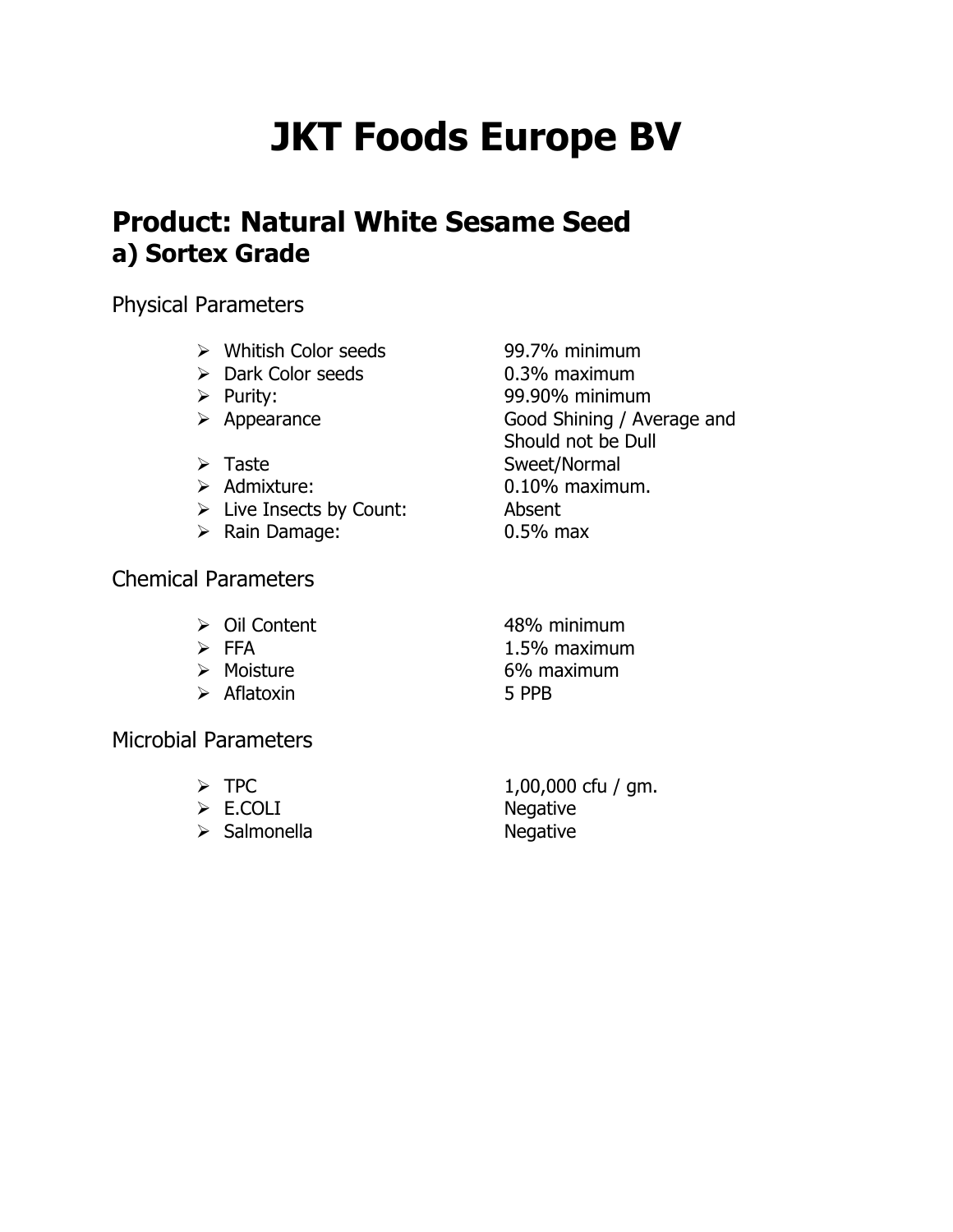## **b) Bakery Grade**

Physical Parameters

- Whitish Color seeds 99.7% minimum
- Dark Color seeds 0.3% maximum
- 
- 
- 
- 
- $\triangleright$  Live Insects by Count Absent
- ▶ Rain Damage 0.5% max

#### Chemical Parameters

- 
- 
- 
- Aflatoxin 5 PPB

Microbial Parameters

- 
- 
- $\triangleright$  Salmonella

 Purity 99.95% minimum ▶ Appearance Good Shining / Average And should not be Dull > Taste Sweet/Normal Admixture 0.05% maximum.

▶ Oil Content 2009 and 48% minimum  $\triangleright$  FFA  $1.5\%$  maximum Moisture 6% maximum

 $\triangleright$  TPC  $\triangleright$  1,00,000 cfu / gm. → E.COLI<br>
→ Salmonella → Negative